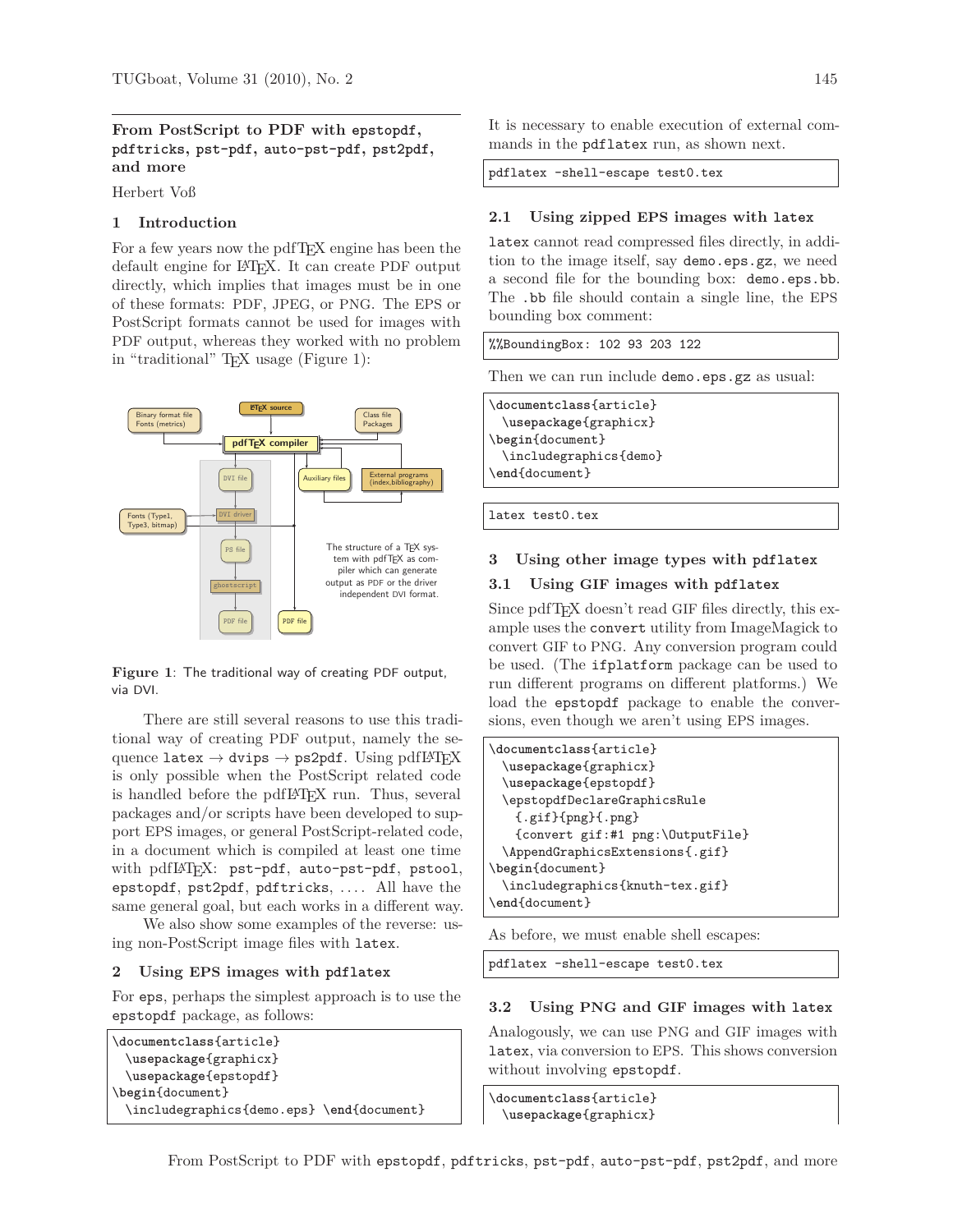```
\DeclareGraphicsRule
   {.png}{eps}{.bb}
   {'convert #1 eps:-}
\makeatletter % more complex method for
              % programs other than convert:
 \let\Saved@Gin@base\Gin@base
 \let\Gin@base\relax
 \DeclareGraphicsRule{.gif}{eps}{.bb}
   {'convert #1 \Gin@base.eps &&
    cat \Gin@base.eps}
 \let\Gin@base\Saved@Gin@base
\makeatother
 \usepackage{grfext}
 \AppendGraphicsExtensions*{.png,.gif}
\begin{document}
 \includegraphics{lion}\qquad
 \includegraphics{knuth-tex}
\end{document}
```
Again, we need .bb files for the images:

|         | knuth-tex.bb knuth-tex.gif |
|---------|----------------------------|
| lion.bb | lion.png                   |

And shell escapes enabled:

latex -shell-escape testimgfmts.tex

# **4 Using PSTricks with pdflatex**

Let's turn our attention now to some of the methods for using PSTricks packages specifically with pdflatex.

# **4.1 pdftricks**

First, the pdftricks package. With this, you demarcate the preamble that should be used for the intermediate run with the psinputs environment:

```
\documentclass{article}
\usepackage{pdftricks}
\begin{psinputs}% preamble for latex runs!
 \usepackage{pst-node}
 \usepackage{graphicx}
\end{psinputs}
```
And then the usual:

```
pdflatex -shell-escape testpdftricks
```
We can thus use PSTricks packages together with EPS images, and as usual for pdflatex also JPEG, PNG, and PDF images.

# **4.2 pst-pdf**

With the pst-pdf package, load PSTricks packages only when not producing PDF:

```
\documentclass{article}
\usepackage{pst-pdf,ifpdf}
```
Herbert Voß

\ifpdf\**else** \**usepackage**{pst-node} \**fi**

Then there are several steps to the processing:

- 1. Run latex to create a dvi file with only the extracted pspicture and postscript environments. or \includegraphics for eps images.
- 2. The dvi output then is converted to a Post-Script file which itself is of a special format and can only be used for the next step.
- 3. The ps output is converted to a pdf file which has one page per extracted image.
- 4. If needed, run pdfcrop to tightly crop.
- 5. The last pdflatex run replaces the pspicture and postscript environments and eps images with created pdf images.

For example:

## latex ptest

dvips -o ptest-pics.ps ptest.dvi ps2pdf ptest-pics.ps ptest-pics.pdf #pdfcrop ptest-pics.pdf #mv ptest-pics-crop.pdf ptest-pics.pdf pdflatex ptest

# **4.3 auto-pst-pdf**

The auto-pst-pdf package automates the above process.

```
\documentclass{article}
\usepackage{auto-pst-pdf,ifpdf}
\ifpdf\else
 \usepackage{pst-node}
```
\**fi**

We need only *one* pdflatex run, everything is done inside of the auto-pst-pdf package.

pdflatex -shell-escape ptest

# **4.4 Option pdf for PSTricks**

The [pdf] option to pstricks works only for latex! It loads the package auto-pst-pdf.

```
\documentclass{article}
\usepackage[pdf]{pstricks}
\ifpdf\else
 \usepackage{pst-node}
\fi
...
```
As above, we need only one pdflatex run:

pdflatex -shell-escape ptest